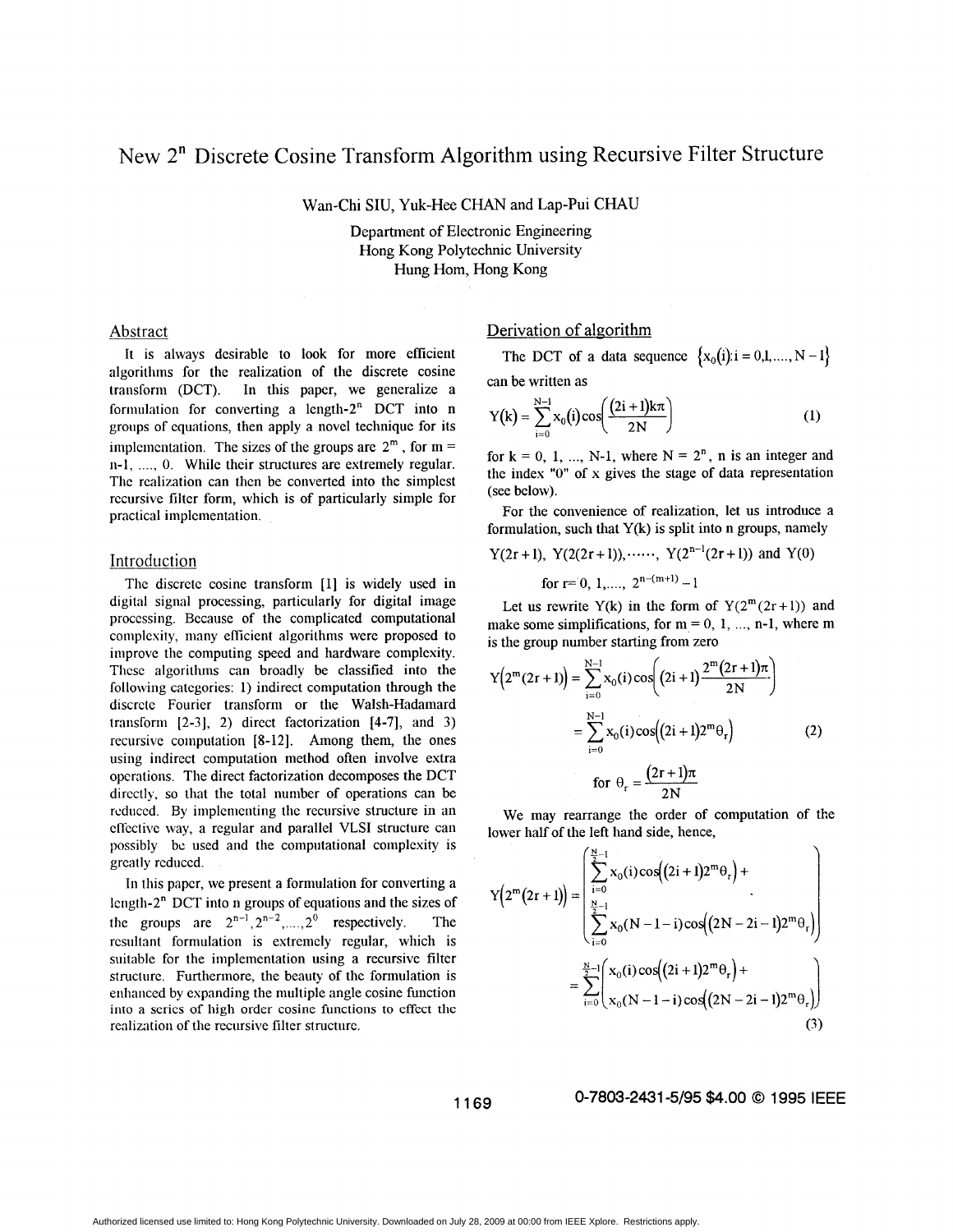Now let us make use of the property of the factor  $2^m$  in the formulation that  $sin(2^m \theta_r t) = 0$ , for t is any multiple Now let us make use of the p<br>the formulation that  $sin(2^m \theta_r t)$ <br>of  $\frac{2N}{2^m}$ . Hence eqn.3 becomes

of 
$$
\frac{2N}{2^m}
$$
. Hence eqn.3 becomes  
\n
$$
Y(2^m(2r+1)) = \sum_{i=0}^{\frac{N}{2}-1} {x_0(i) + x_0(N-1-i) \choose cos(2^m(2r+1)\pi)} cos((2i+1)2^m\theta_r)
$$
\n(4)

In order to see further decomposition, let us formulate eqn.4 exactly in the form of eqn.2. Substitute  $[x_0(i) + x_0(N - 1 - i)]$  by  $x_1(i)$  into eqn.4, we have

$$
Y(2^{m}(2r+1)) = \sum_{i=0}^{\frac{N}{2}-1} (x_1(i)) \cos((2i+1)2^{m}\theta_r)
$$
 (5)

It is clear that a similar procedure can be used to make further decomposition of eqn.5. Hence we have

$$
Y(2^{m}(2r+1)) = \sum_{i=0}^{\frac{N}{4}-1} (x_2(i)) \cos((2i+1)2^{m}\theta_r)
$$

and so on.

In general we have

$$
Y(2^{m}(2r+1)) = \sum_{i=0}^{\lfloor \frac{N}{2^{m+1}} \rfloor} \binom{x_m(i) - x_m\left(\frac{N}{2^m} - 1 - i\right)}{x_m\left(\frac{N}{2^m} - 1 - i\right)} \cos((2i+1)2^{m}\theta_r)
$$
(6)

where 
$$
x_{m+1}(i) = x_m(i) + x_m(\frac{N}{2^m} - 1 - i)
$$
 (7)

Eqn.6 gives a decomposition equation for  $Y(2^m(2r+1)),$  for m = 0,1,..,n-1 and  $r = 0, 1, \ldots, (N2^{-m-1} - 1)$ . This means that there are n groups of equations and each of which gives  $2^{n-(m+1)}$ results of  $Y(k)$ 's. The number of multiplications for each equation in a group is  $2^{n-(m+1)}$  and only half of the number of multiplications are required as compared to the previous group. Let us clarify our ideas with an example. If N=8,  $Y(2^m(2r+1))$  can be expressed as follows,

for  $m=0$ ,

$$
Y(2r+1) = \sum_{i=0}^{3} (x_0(i) - x_0(7-i)) \cos\left((2i+1)\frac{(2r+1)\pi}{16}\right)
$$
  
where  $r = 0,1,2,3$  (8)

for m=l,

$$
Y(2(2r+1)) = \sum_{i=0}^{1} (x_1(i) - x_1(3-i)) \cos\left((2i+1)\frac{2(2r+1)\pi}{16}\right)
$$

where  $r = 0.1$ 

for m=2,

$$
Y(4(2r+1)) = \sum_{i=0}^{0} (x_2(i) - x_2(1-i)) \cos\left((2i+1)\frac{4(2r+1)\pi}{16}\right)
$$
  
where  $r = 0$  (10)

and  $Y(0) = x_3(0)$ 

Hence **4,** 2, 1 and *0* multiplications are required for expressions in groups with m= 0, 1, 2 and **3** respectively.

## Recursive filter form

It is obvious that the arguments of the cosine terms in eqns.8-10 are with similar kernels, so these regular structures are possible for VLSI implementation. Our purpose is to realize the equation in a recursive structure. The technique for which we suggest here is to convert the arguments of the cosine terms in eqns.6 into a series of high order expressions<sup>#1</sup> Let  $\theta = \frac{2^m (2r + 1)\pi}{r}$  hence

$$
Y(2^{m}(2r+1)) = \sum_{i=0}^{\frac{N}{2^{m+1}}-1} \left(\frac{x_m(i)-1}{x_m\left(\frac{N}{2^m}-1-i\right)}\right) \cos((2i+1)\theta_{m,r})
$$
\n(11)

Note that  $cos((2i+1)\theta_{m,r}) = \sum_{j=0}^{i} A_{ij} cos^{2j+1} \theta_{m,r}$  where

 $A_{ii}$ 's are some well-defined integers. For the example N=8 again, the  $4x4$  matrix  $A_{ij}$  is defined as:

$$
\begin{pmatrix}\nA_{00} & A_{01} & A_{02} & A_{03} \\
A_{10} & A_{11} & A_{12} & A_{13} \\
A_{20} & A_{21} & A_{22} & A_{23} \\
A_{30} & A_{31} & A_{32} & A_{33}\n\end{pmatrix} = \begin{pmatrix}\n1 & 0 & 0 & 0 \\
-3 & 4 & 0 & 0 \\
5 & -20 & 16 & 0 \\
-7 & 56 & -112 & 64\n\end{pmatrix}
$$
\n(12)

Eqn. 11 can then be written as:

$$
Y(2^{m}(2r+1)) = \sum_{i=0}^{-\frac{N}{2^{m+1}}-1} \left( \frac{x_m(i)-1}{x_m\left(\frac{N}{2^m}-1-i\right)} \right) \sum_{j=0}^{i} A_{ij} \cos^{2j+1} \theta_{m,r}
$$
(13)

<sup>#1</sup> cos  $3\theta = 4\cos^3\theta - 3\cos\theta$  $\cos 5\theta = 16\cos^5 \theta - 20\cos^3 \theta + 5\cos \theta$  $\cos 7\theta = 64\cos^7\theta - 112\cos^5\theta + 56\cos^3\theta - 7\cos\theta$ 

**If70** 

Authorized licensed use limited to: Hong Kong Polytechnic University. Downloaded on July 28, 2009 at 00:00 from IEEE Xplore. Restrictions apply.

**(9)**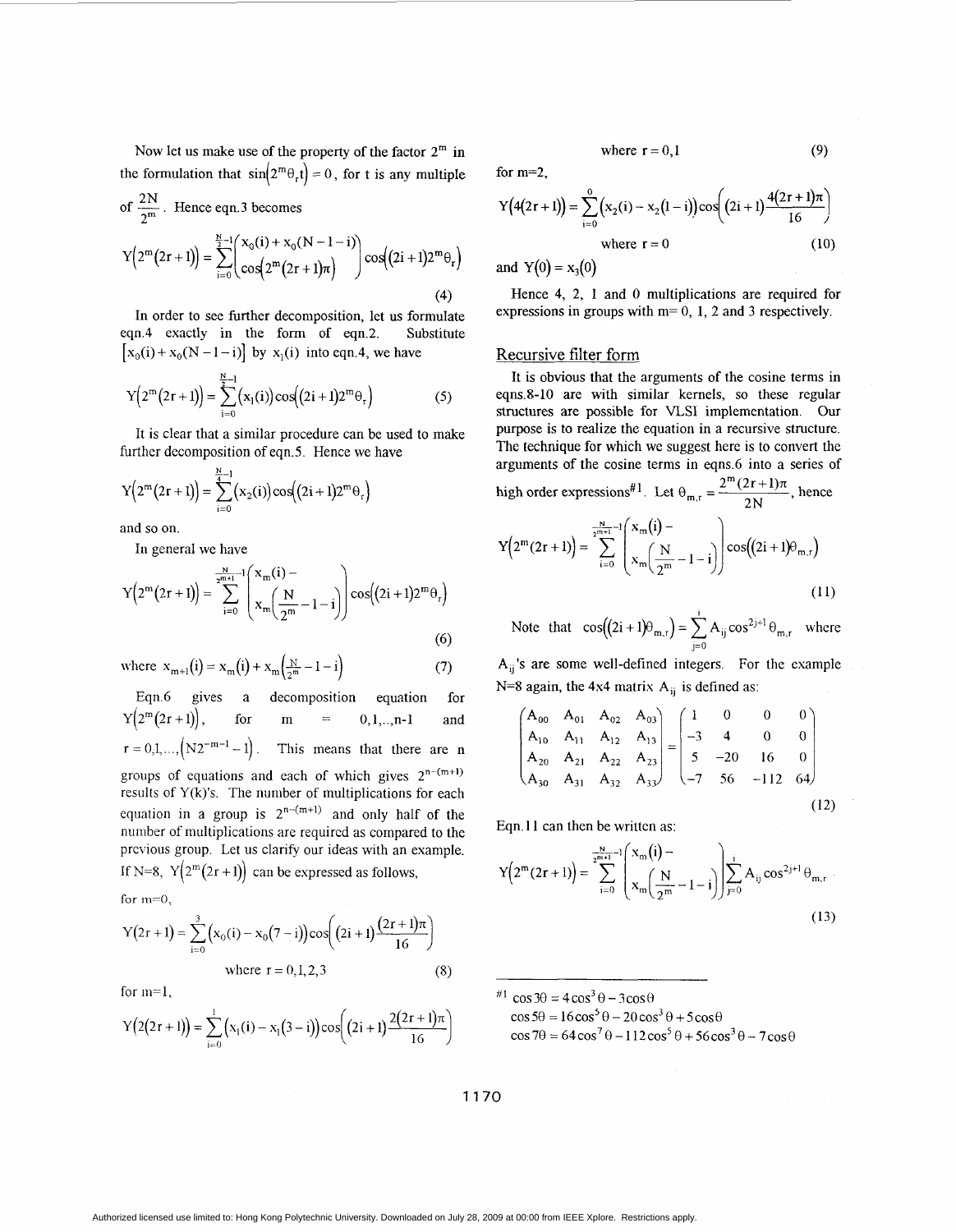$$
= \sum_{j=0}^{\frac{N}{2^{m+1}}-1} \sum_{i=j}^{\frac{N}{2^{m+1}}-1} \left( \frac{x_m\left(i\right)-}{x_m\left(\frac{N}{2^m}-1-i\right)} \right) A_{ij} \, cos^{2j+1}\theta_{m,r}
$$

or 
$$
Y(2^m(2r+1)) = \sum_{j=0}^{2^{m+1}-1} g_m(j) \cos^{2j+1} \theta_{m,r}
$$
 (14)

 $N = 1$ 

where 
$$
g_m(j) = \sum_{i=j}^{\frac{m+1}{2^{m+1}}-1} \left( x_m(i) - x_m \left( \frac{N}{2^m} - 1 - i \right) \right) A_{ij}
$$
 (15)

Eqns.14 and 15 are our final equations for the realization of the DCT. Eqn.14 looks simpler than eqn.11 because it is now represented by a series of high order cosine terms. It can be considered as a recursive formulation which requires simple structure for its realization, while eqn. 15 involves some pre-processing before feeding data into the recursive formulation. Surprisingly, no data multiplications might be required for the realization of eqn.15 for a careful examination of its structure as shown below.

## Realization

## i) Data pre-processing

For this part of the realizations, we have to implement eqn.15. For the simplicity of our discussion, let us use n=3, hence **N=8** for our analysis. In this case, we have to consider cases with  $m=0$ , 1 and 2.

For **m=O,** 

$$
g_0(j) = \begin{pmatrix} [x_0(0) - x_0(7)]A_{0j} + [x_0(1) - x_0(6)]A_{1j} \\ + [x_0(2) - x_0(5)]A_{2j} + [x_0(3) - x_0(4)]A_{3j} \end{pmatrix}
$$

for  $j=0, 1, 2$  and 3

For **m=1,** 

$$
g_1(j) = [x_1(0) - x_1(3)]A_{0j} + [x_1(1) - x_1(2)]A_{1j}
$$
  
for j = 0, 1 and  

$$
x_1(0) = x_0(0) + x_0(7), x_1(1) = x_0(1) + x_0(6),
$$

$$
x_1(2) = x_0(2) + x_0(5) \text{ and } x_1(3) = x_0(3) + x_0(4)
$$

For m=2,

$$
g_2(0) = [x_2(0) - x_2(1)]A_{00}
$$
  
for x<sub>2</sub>(0) = x<sub>1</sub>(0) + x<sub>1</sub>(3) and x<sub>2</sub>(1) = x<sub>1</sub>(1) + x<sub>1</sub>(2)

Note also that  $A_{01}$ ,  $A_{02}$ ,  $A_{03}$ ,  $A_{12}$ ,  $A_{13}$  and  $A_{23}$  are of zero values, and  $Y(0) = x_2(0) + x_2(1)$  without further processing.

Hence this part of the realization involves additions mainly. It appears that some multiplications of the factors  $A_{ii}$  are required. Interesting enough, the multiplications of  $A_{ij}$  as shown below can be converted into simple adds and shifts which can easily be realized using hardware techniques or the assembly language of a CPU. Let us rewrite eqn. 12 as

$$
\begin{pmatrix}\nA_{00} & A_{01} & A_{02} & A_{03} \\
A_{10} & A_{11} & A_{12} & A_{13} \\
A_{20} & A_{21} & A_{22} & A_{23} \\
A_{30} & A_{31} & A_{32} & A_{33}\n\end{pmatrix} =\n\begin{pmatrix}\n1 & 0 & 0 & 0 \\
1-2^2 & 2^2 & 0 & 0 \\
2^2+1 & -(2^4+2^2) & 2^4 & 0 \\
1-2^3 & 2^6-2^3 & 2^4-2^7 & 2^6\n\end{pmatrix}
$$

Hence  $A_{ii}$ 's involve no real multiplications, however for long lengths of the DCT, some terms may require more than one shift/add operations for their implementation.

### ii) Recursive Computation

let us take **N=8** as an example. Hence we have, for m=O, Eqn.14 can be considered as a recursive filter. Again

$$
Y(2r + 1) = \left( \left( \left( g_0(3) \cos^2 \theta_{0,r} + g_0(2) \right) \right) \cos^2 \theta_{0,r} + g_0(0) \right) \cos \theta_{0,r}
$$
  
for r = 0, 1, 2 and 3

for  $m=1$ .

$$
Y(2(2r+1)) = (g_1(1)\cos^2{\theta_{1,r}} + g_1(0))\cos{\theta_{1,r}}
$$

for 
$$
r=0
$$
 and 1

for  $m=2$ ,

$$
Y(22(2r+1)) = g2(0)cos\theta2,r
$$
  
for r = 0  
where  $\theta_{m,r} = \frac{2m(2r+1)\pi}{16}$ 

Hence a total of 21 multiplications are required, which represents a number larger than those required for approaches [3-41 which are to optimize the number of operations. The major advantage of the present realizations using the recursive filter structure is its simplicity. The last point can be seen in Fig. 1.

It is seen that a single first order recursive filter is enough for its realization, which represents almost the simplest possible structure for the realization of the discrete cosine transform.

There **are not many recursive filter algorithms for the**  computation of the DCT appeared in the literature. However, we could still recall the ones that are available